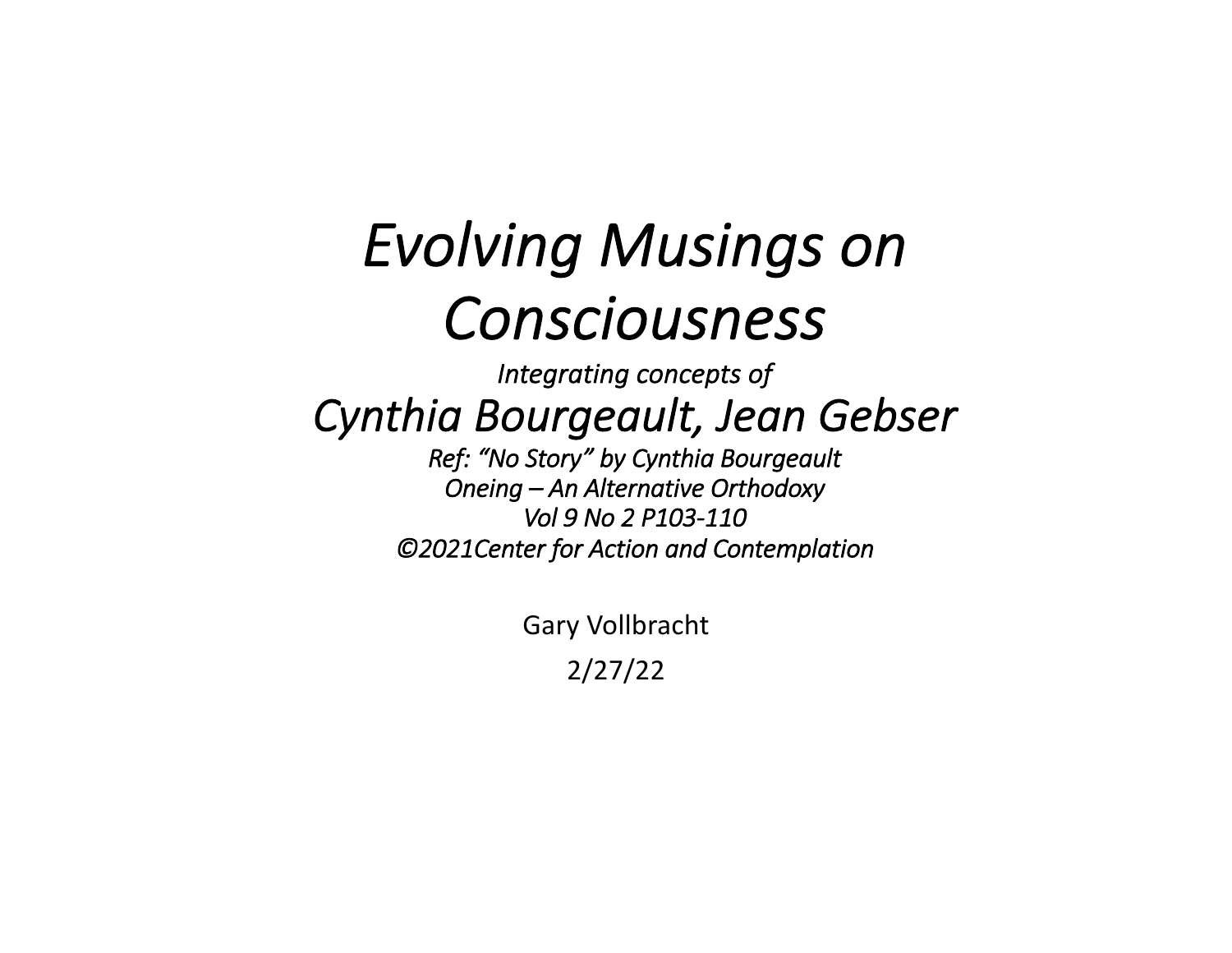### *Ever-Awakening/Expanding Awareness/Perception of Ultimate Reality*

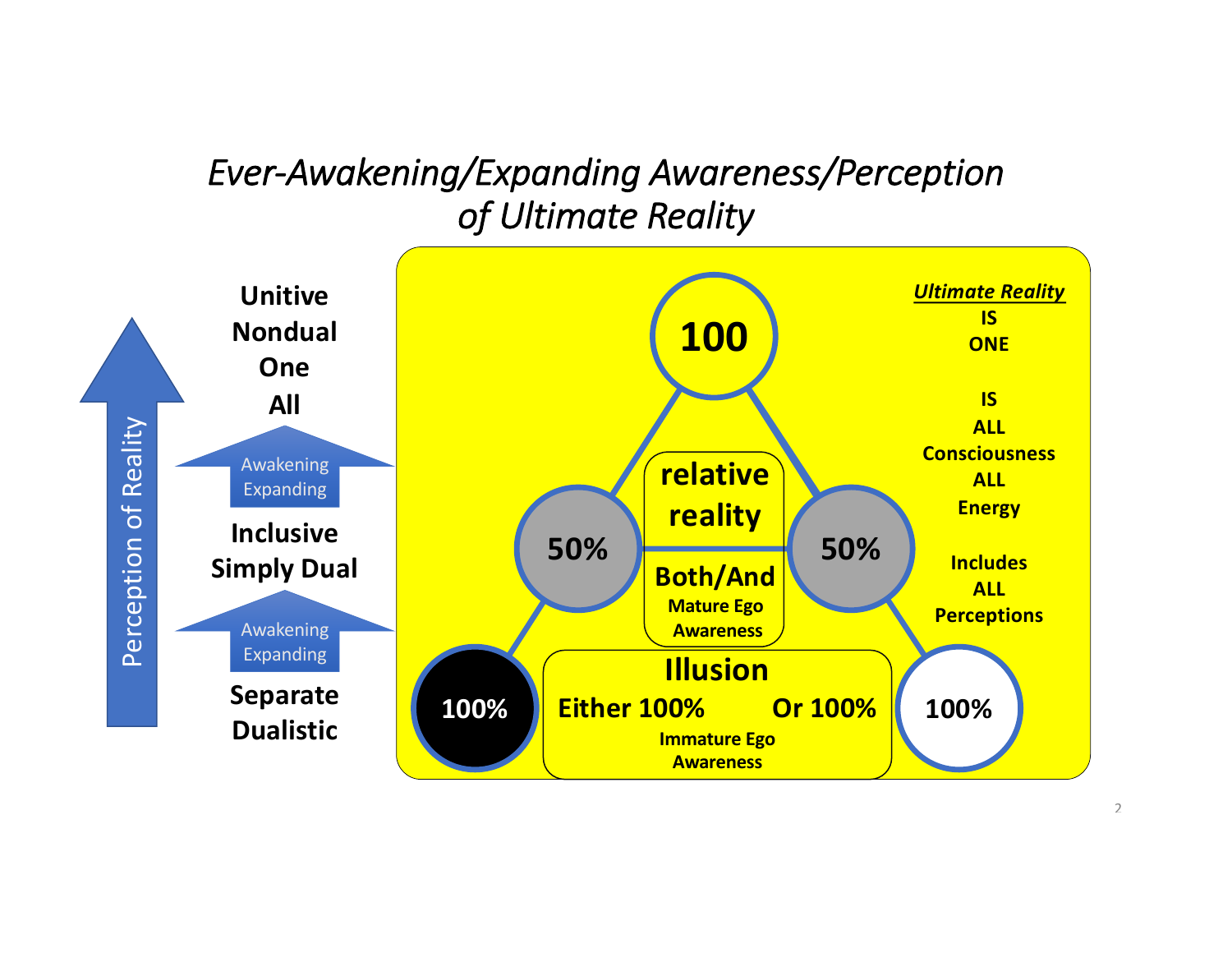## *Really? No, Not Really*



2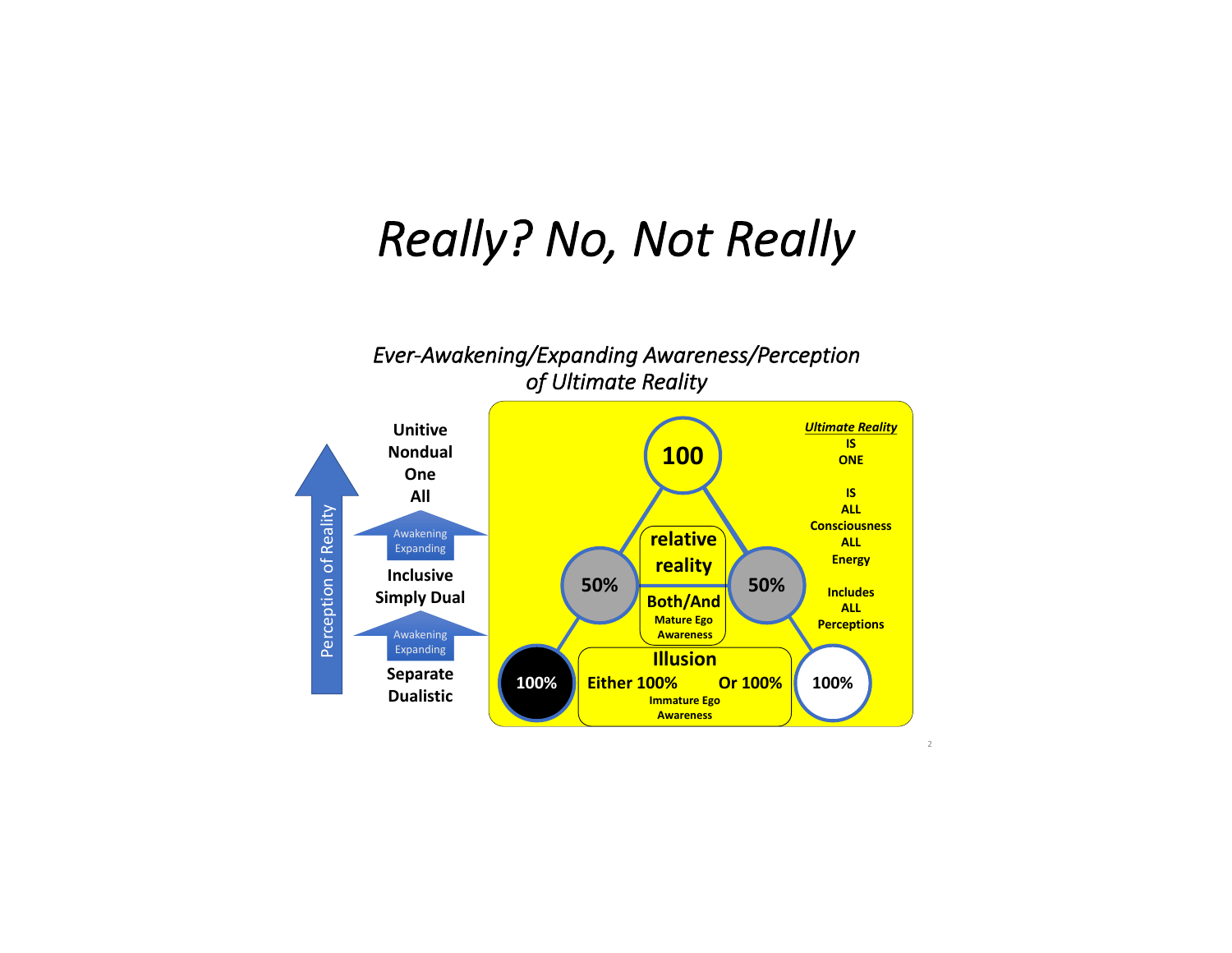#### **Unperspectival World**

**Embraces the**

**Archaic, Magic, Mythic**

**Structures**

#### **Perspectival World**

**Hosts the**

**Mental**

**Structure**

#### **Aperspectival World**

**Is the**

**Still-Emerging Integral**

**Structure**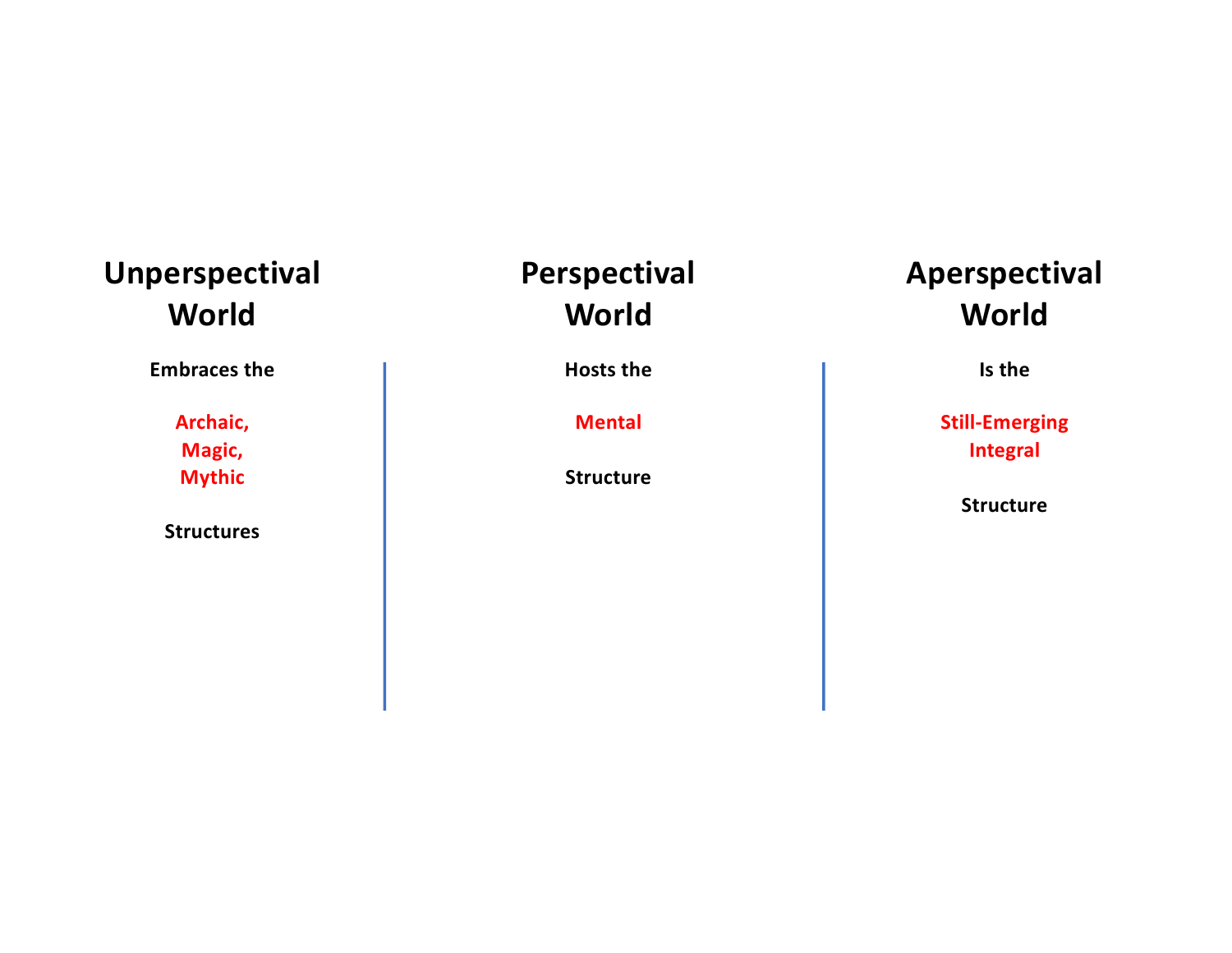#### **Unperspectival World**

**Embraces the**

**Archaic, Magic, Mythic**

**Structures**

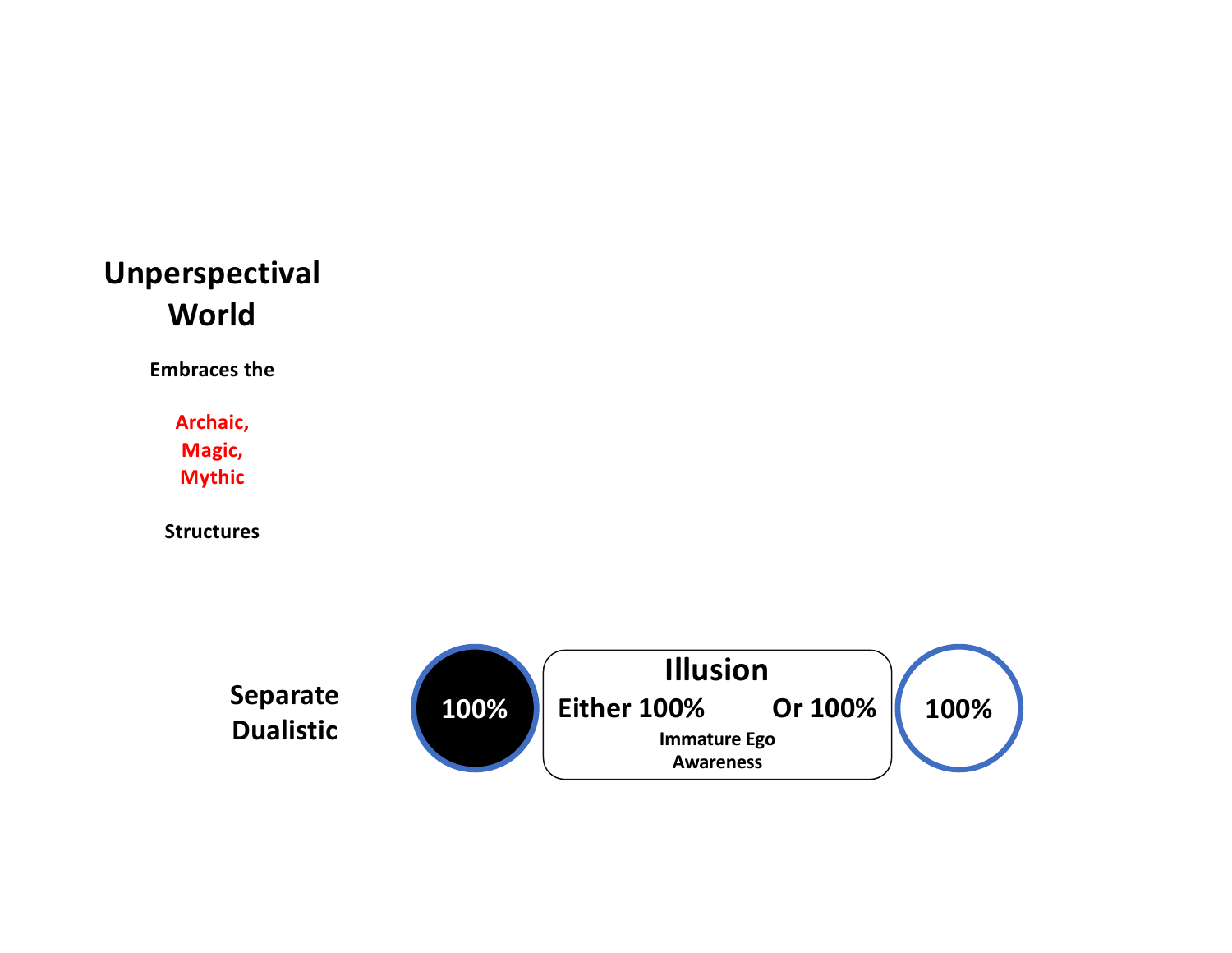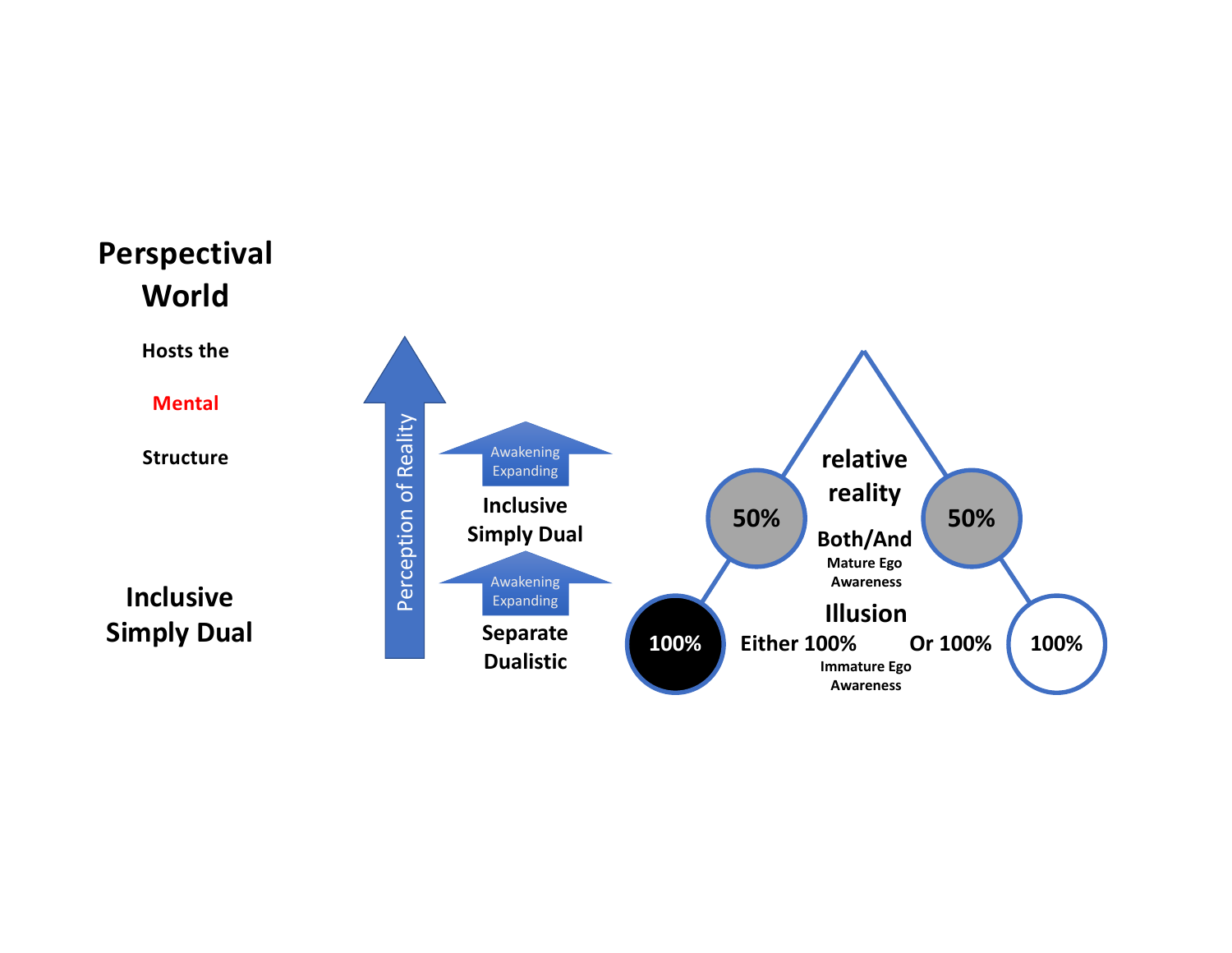

#### **Aperspectival World**

**Is the**

**Still -Emerging Integral**

**Structure**

**Unitive Nondual One All**